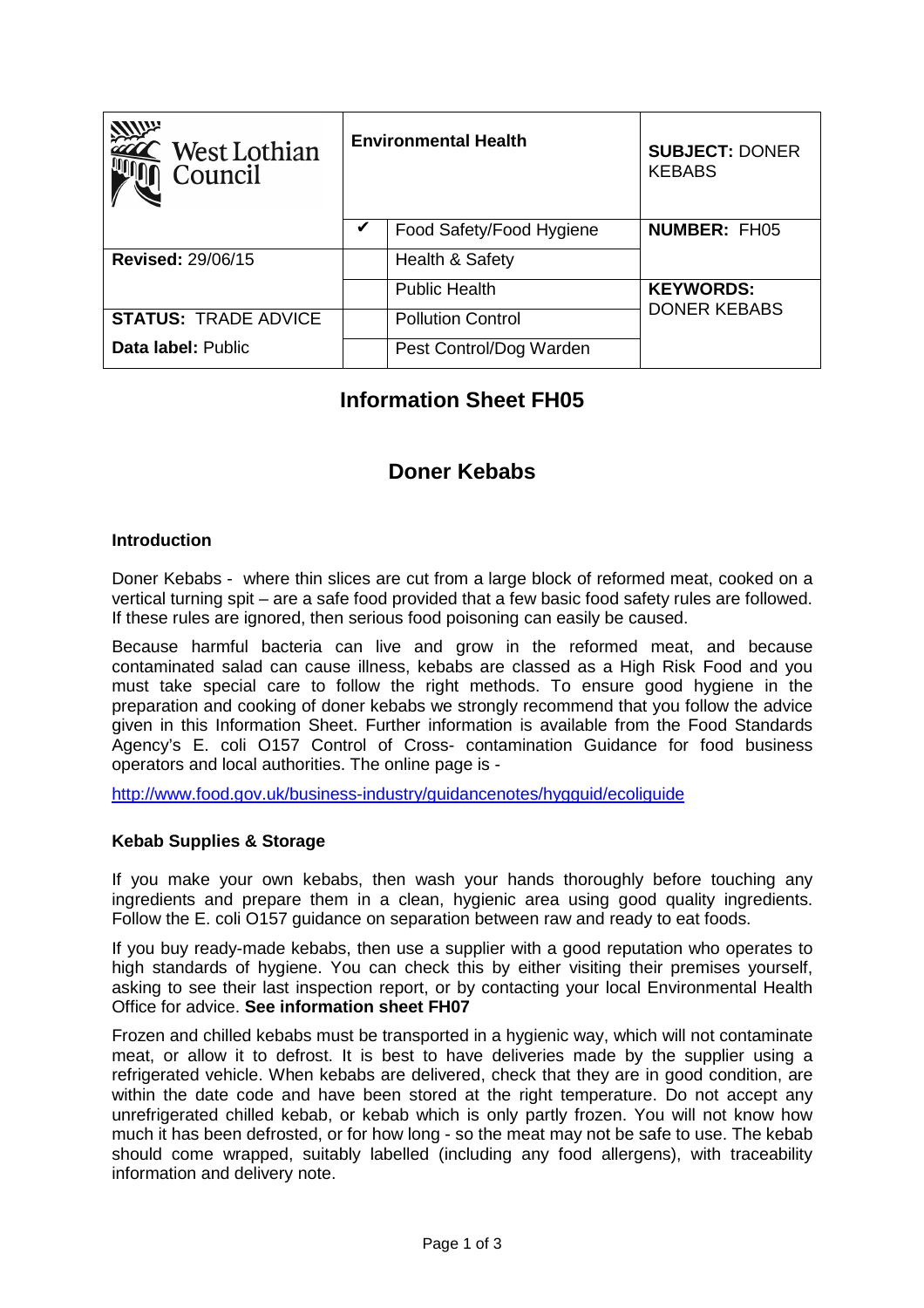### **Storage**

Store kebabs either frozen (colder than minus 18 degrees centigrade (-18°C)) or chilled  $(+1\degree C$  to  $+5\degree C$ ). We recommend that you measure the storage temperatures daily and keep a written record. **See information sheet FH21.** Label your kebabs with the date of purchase so you know which order to use them in and how long to keep them.

#### **Cooking, Hot Holding and Serving**

Place the spit in the cooker and begin cooking immediately. Do not leave meat at room temperature for any longer than is necessary. Do not turn the cooker off for long periods once cooking has begun, as this will allow bacteria in the meat to continue growing and multiplying. The length of the burners should be the same or longer than the meat on the spit, so do not cook a large kebab using a single burner. Make sure that the outside is thoroughly & quickly cooked, then cut into thin slices. Do not cut too many slices at one time.

Your bain marie should be hot before any hot food is place in them. Meat in the hot holding pans must be kept above +63 degrees centigrade. Check this with a probe thermometer regularly, say every half-hour. If the temperature falls below this then it may not be safe and must be thrown away.

Use a size of kebab which can all be used in a day. It is dangerous to store a part used kebab overnight – even if you put it in the freezer – because the middle of the meat block stays warm for a long time. Suppliers can provide you with ready made frozen kebabs in a variety of sizes, so you can buy a size which suits your business and minimises waste.

If you have part of a kebab left at the end of service then you can do one of two things:-

- throw it away
- cook and slice it all and save it for the next day using the method below

If you decide on keeping it for use the next day, then follow this method carefully:-

- Cook the remaining meat thoroughly and slice it from the block in the normal way.
- Put the meat into clean shallow trays and place in a cool area so that it cools quickly, preferably within 90 minutes and periodically check and record the cooled temperature to demonstrate your cooling system works.
- As soon as it has cooled to a reasonable level, put it into the freezer or refrigerator overnight.
- The next day, reheat the meat to at least +82<sup>o</sup>C either in a microwave or in a pot on the cooker and use it first before starting on a new kebab. Use a probe thermometer or a meat thermometer to check the temperatures. Do not reheat any meat more than once. It must be reheated quickly – not warmed gently in a bain-marie. **See information sheet FH21.**

### **General Hygiene**

Clean and disinfect all equipment thoroughly. A combined detergent and disinfectant may be used for this – usually called a bactericidal detergent. **See information sheet FH06.**

Remember that uncooked kebabs are raw meat and so bacteria will contaminate everything which comes into contact with them, so separation is critical to food safety. **See information sheet FH30.**

Bacteria can also be passed on in the salad, so always wash it carefully. Keep salad cool, and use tongs to avoid touching it with bare hands when serving. Keep the salad covered and well away from raw meat. **See information sheet FH13.**